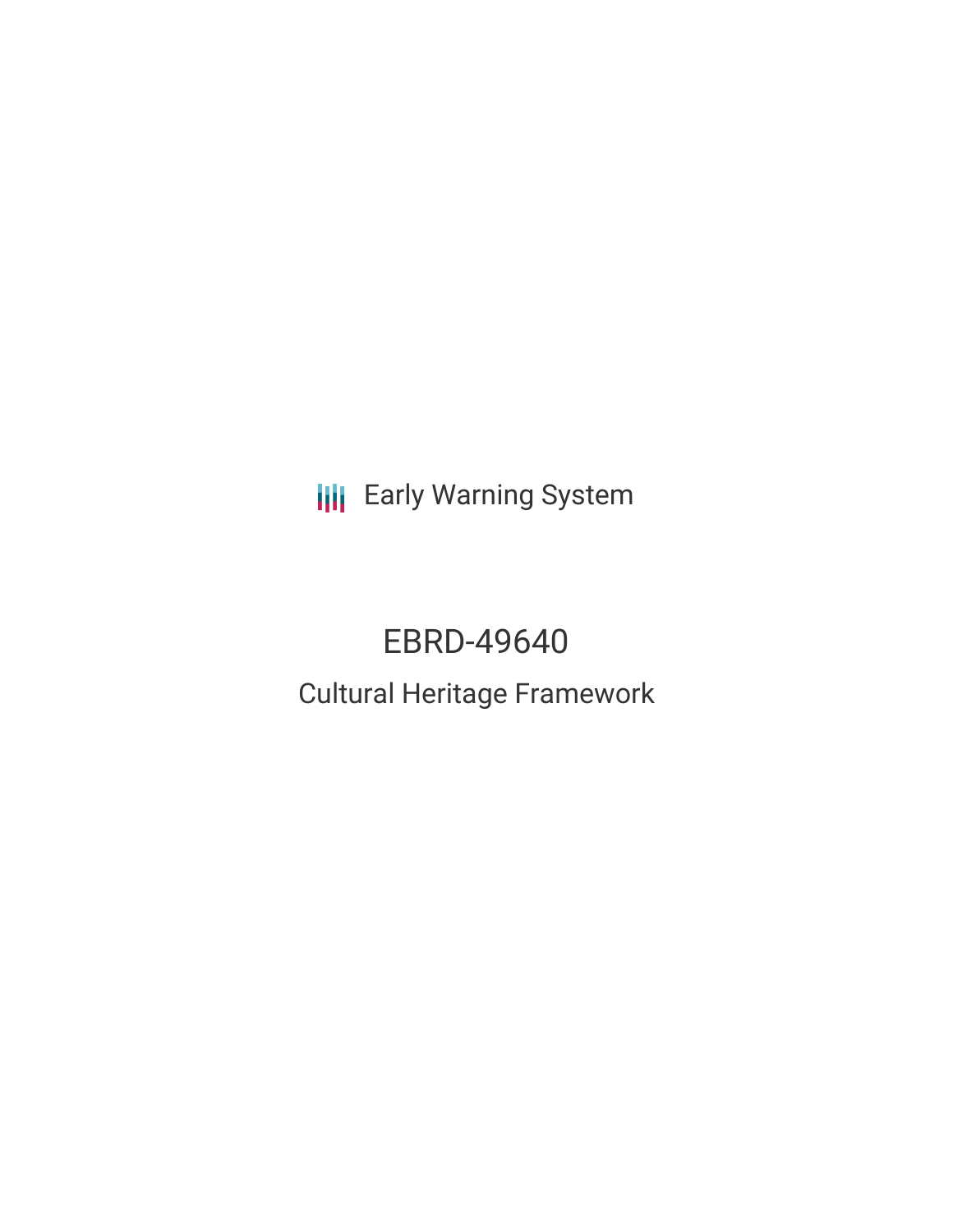

## **Quick Facts**

| <b>Countries</b>               | Albania, Jordan, Palestine, West Bank, Gaza, Romania, Uzbekistan |
|--------------------------------|------------------------------------------------------------------|
| <b>Financial Institutions</b>  | European Bank for Reconstruction and Development (EBRD)          |
| <b>Status</b>                  | Proposed                                                         |
| <b>Bank Risk Rating</b>        | U                                                                |
| <b>Voting Date</b>             | 2018-02-27                                                       |
| <b>Sectors</b>                 | Construction, Education and Health, Industry and Trade           |
| <b>Investment Type(s)</b>      | Equity, Loan                                                     |
| <b>Investment Amount (USD)</b> | $$186.67$ million                                                |
| <b>Project Cost (USD)</b>      | \$186.67 million                                                 |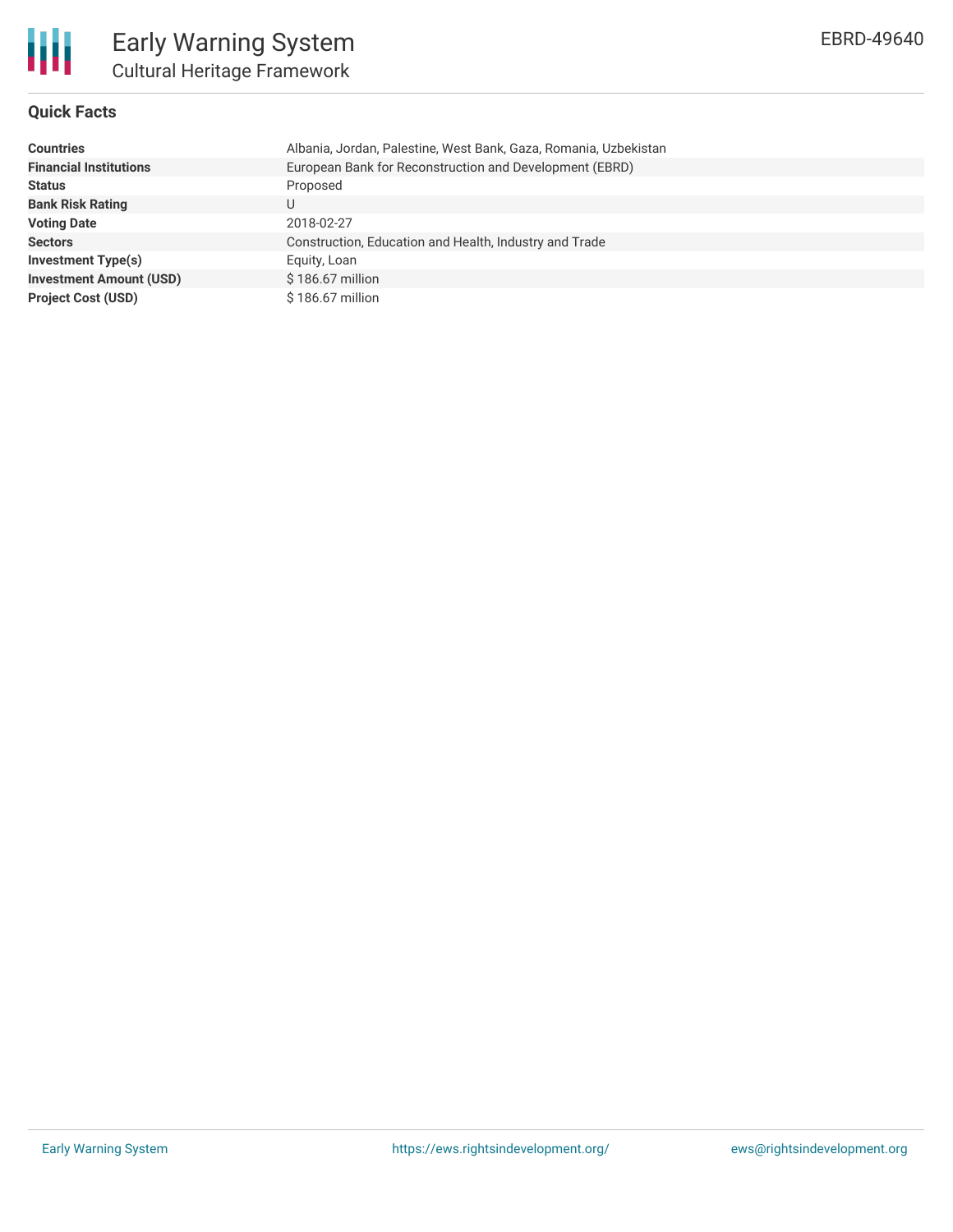

## **Project Description**

This project provides funding for multiple sub-projects in the tourism sector, aiming to support cultural heritage resources in Uzbekistan, Romania, Albania, Jordan, and the West Bank. Projects would be financed through both debt and equity investments in private sector entities, and through loans to governments, municipalities, and state or municipal-owned companies.

Sub-projects could include the regeneration and refurbishment of historic buildings and infrastructure improvements.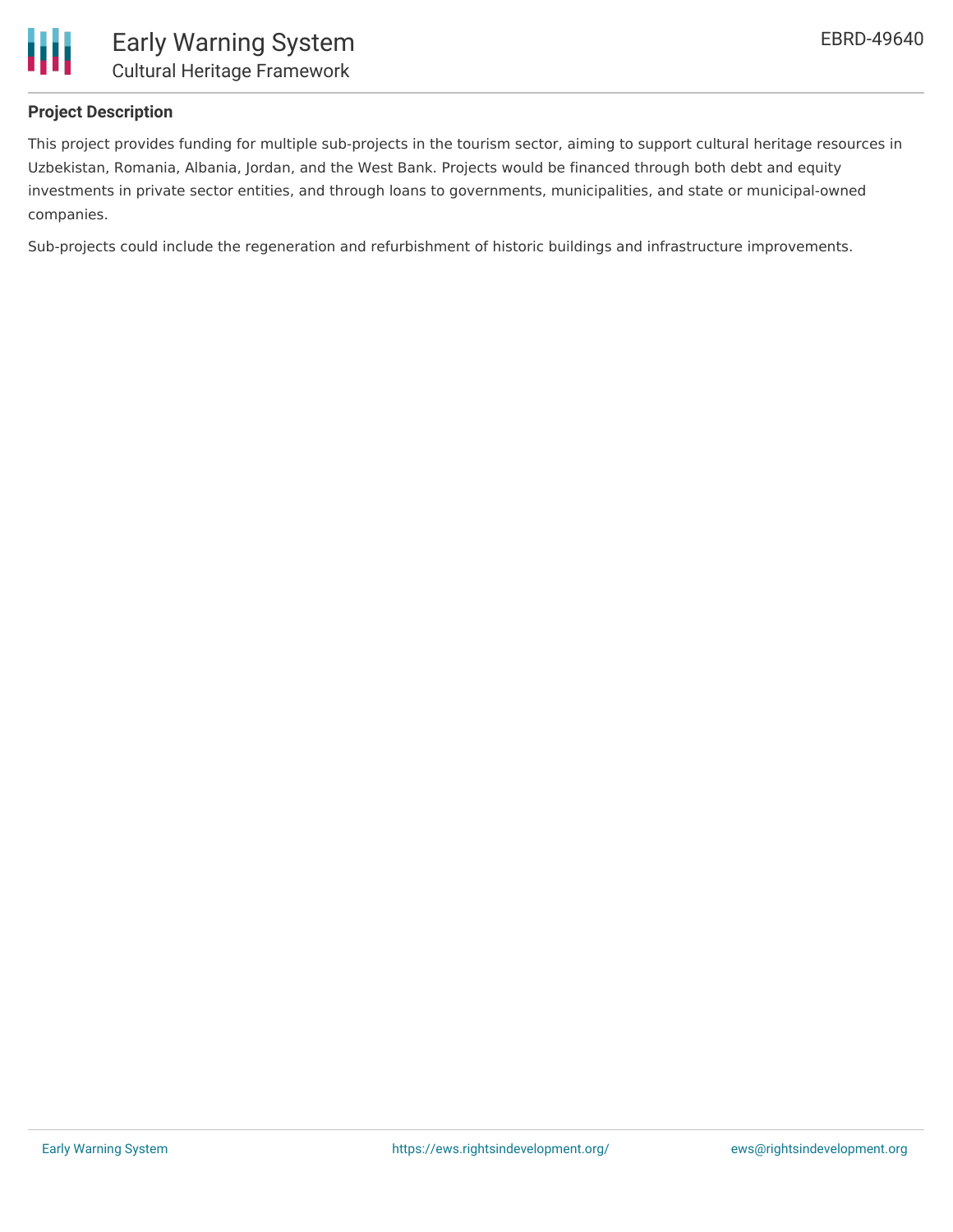

### **Investment Description**

European Bank for Reconstruction and Development (EBRD)